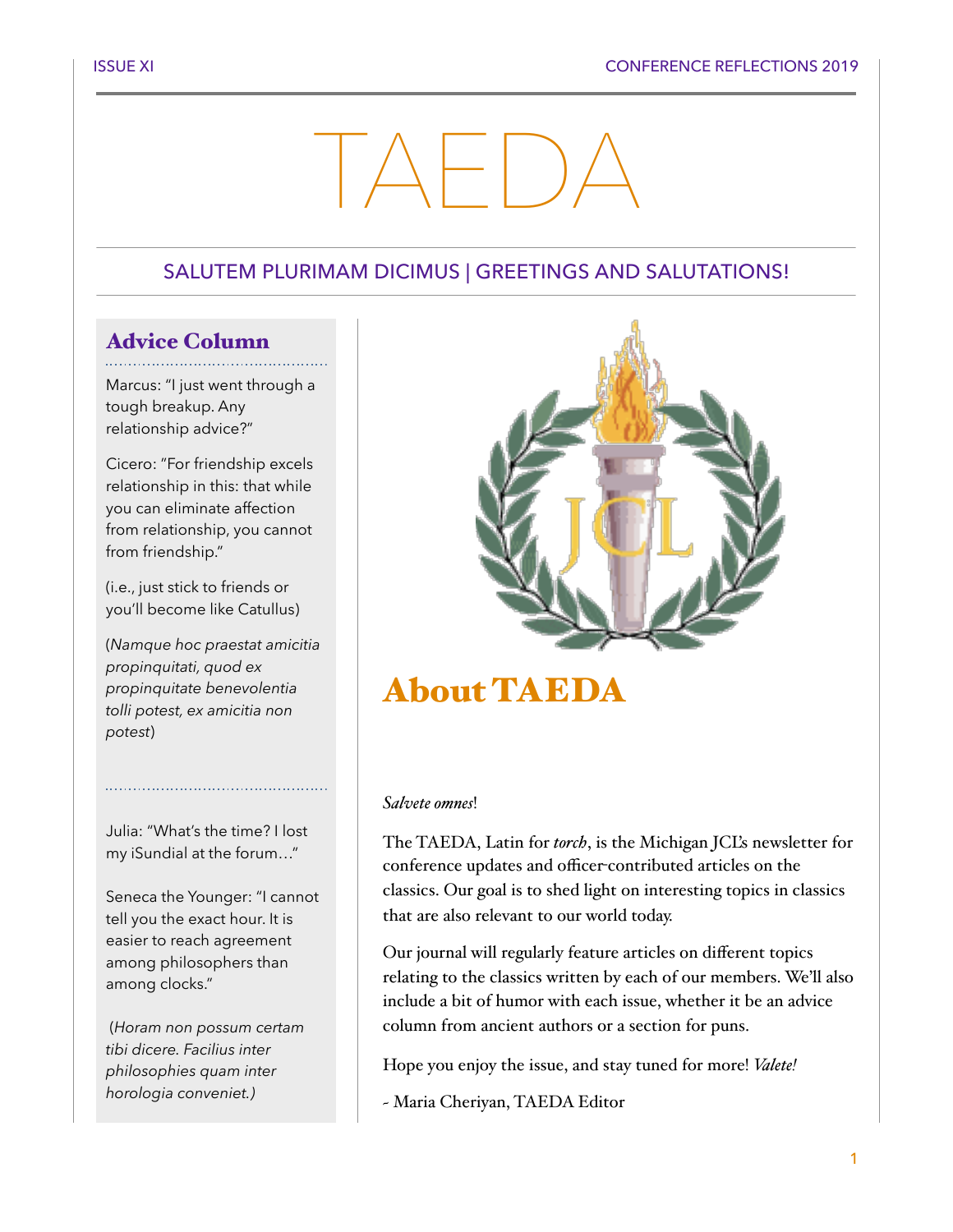#### **Conference Reflections**

In this issue, you'll read about the highlights of our conference on April 13, 2019.

#### Our Contributors

HANS LIU — MJCL president, rising senior at Detroit Country Day School.

MARIA CHERIYAN — TAEDA Editor, rising junior at Detroit Country Day School.

SOPHIA TESIC — MJCL Parliamentarian, rising junior at Mercy High School.

DALIA HOUSEY — MJCL Historian, rising junior at Mercy High School.

Hope you're enjoying the issue! Feel free to reach out at [michiganMJCL@gmail.com](mailto:michiganMJCL@gmail.com).

catering. However, my friends and I discovered that we had a smorgasbord of food in the cafeteria with endless options. I wanted to sample everything, and enjoyed my lunch with many choices of food, as did my friends.

Arguably, the most entertaining aspect of the conference is the

Olympika. Olympika is the best form of stress relief for me because everything is so entertaining and is well done. There were two events during the day: long jump and Myth Relay. I had a great time watching people performing the long jump so flawlessly; I also had a fun experience watching and doing the Myth Relay.

#### *From Hans Liu, President*

This year's MJCL conference was held in Grand Valley State University. It was truly a memorable experience. To me, it was a perfect way to start the day with the First General Assembly, especially with the unique keynote address. I was excited to learn that any creature in myth can be described as a dragon, as well as the etymology of the word dragon.

Tests and early mornings usually don't produce positive results for most students. However, I think having the Academic Tests at MJCL is an element of fun. People can always find some category or categories that fit their interests. The process of finding the right test to take itself was a fun experience. This year I also planned to do take all five tests, which was something I wanted for myself since my freshman year. Those tests definitely consumed much of energy because after I finished them, I was in desperate need of more fuel.

This year we got to go to the Grand Valley Student Commons to get our own lunch, which is a change since previously lunch was included in the registration and brought over to us by

"The process of finding the right test to take itself was a fun experience. This year I also planned to do take all five tests, which was something I wanted for myself since my freshman year."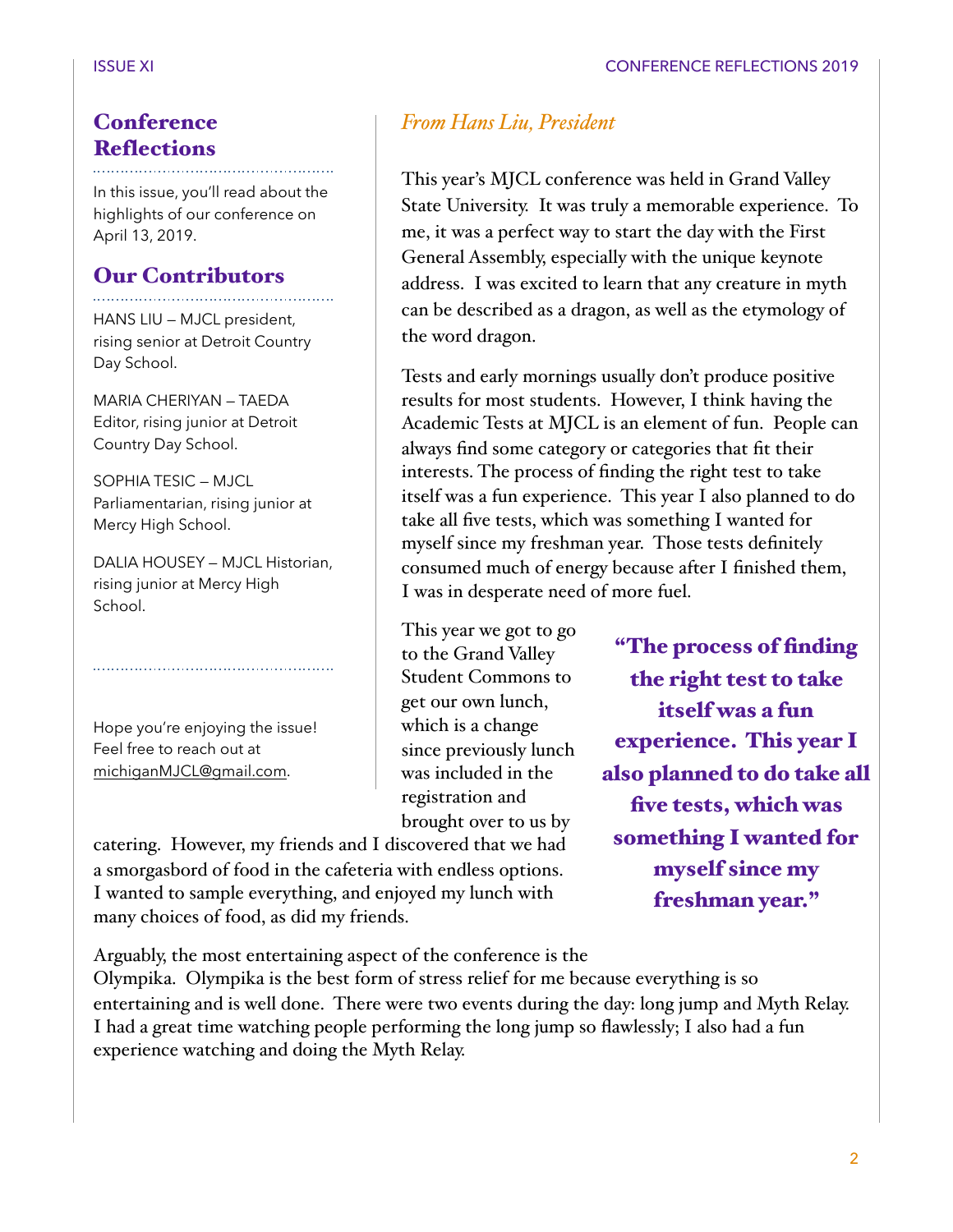Colloquia has always been two parts: Certamen and lectures. I started out with the Certamen preliminaries where I also found some of my weaknesses. I learned a great amount of information and had fun time. Afterwards, I had all my time for a colloquium session. I choose to go to the lecture on Roman Meter because that was the topic most related to what I was learning this year. I learned some fresh perspectives on meter as well as scanned the beginning of the Aeneid.

I loved this day so much and this will be for sure stored in my memories. For the first time this year after having participated MJCL for three years, I took all the five tests and reaped rewards in all the tests: the certamen champion as well as three first place and two second place. This day was not just about the fact that I got to meet friends again and learn new information, but also a day that reassures classics is still very much alive  $\blacksquare$ 

#### *From Maria Cheriyan, TAEDA Editor*

I was so excited to come to MJCL this year! This was my fifth conference — I've been attending MJCL since sixth grade and have always loved the events of the day.

For me, the two most exciting parts of the conference were the annual oratory competition and the colloquia session. As always, I love yelling at unsuspecting audiences in Latin (that's definitely what oratory is, right?) This year's piece was from Tacitus' *Agricola —* it was a speech calling the

"I'm really interested in classical literature, so it was a great experience to talk to Dr. Raynor about what she found exciting yet difficult about translation."

British tribes to unite and resist the colonialism of the Romans. After the oratory, during the first colloquia session, I got to meet Dr. Diane Raynor, a professor at GVSU and a renowned translator of Greek plays and poetry. I'm really interested in classical literature, so it was a great experience to talk to Dr. Raynor about what she found exciting yet difficult about translation.

We were even fortunate enough to have two Italian exchange students from DCDS attend the conference. They definitely enjoyed their time there, from competing in the Olympika to even winning an award for the test in Roman history.

After a heated round of Certamen, where Hans definitely blew the opposition (me) out of the water, we settled down for the awards ceremony and the election. I was so happy to be elected as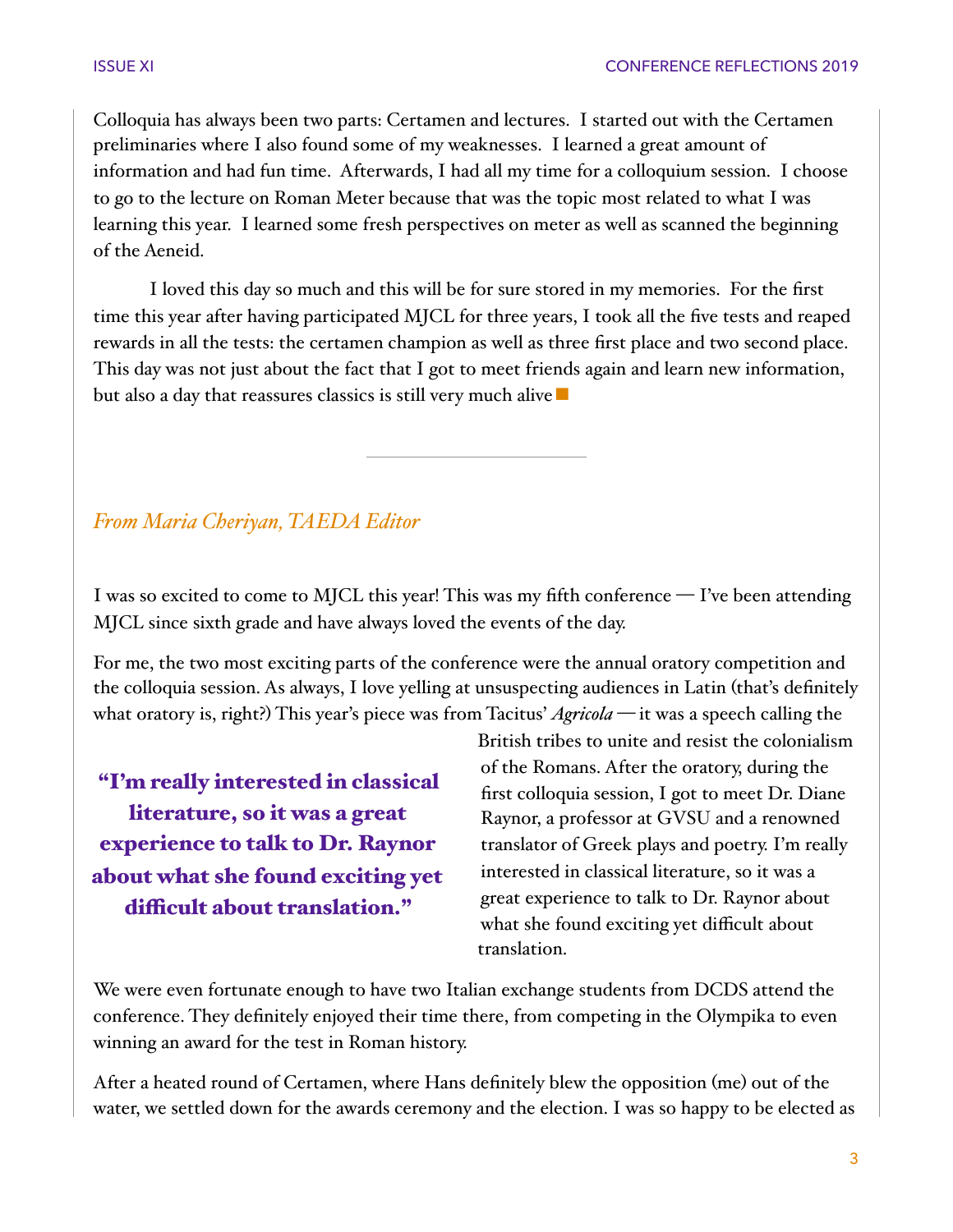TAEDA editor! If you weren't at the conference, I mentioned that I loved learning about the classics, the lives and writings of ancient authors, and all the influences that they had on our own lives today. With that in mind, I'll work hard to make an accessible journal to promote the study of the classics and to impart some knowledge to anyone who reads it.

All in all, the conference this year was one of the best I've ever attended. Here's to another conference just as good next year $\blacksquare$ 

#### *From Sophia Tesic, Parliamentarian*

This year's MJCL conference at Grand Valley State University was another year in the tradition of great conferences, and, needless to say, was an amazing experience. The day began with the opening ceremony,

including an interesting presentation by a GVSU professor on the connections between languages and cultures through mythology. The testing session which followed gave everyone a chance to walk through the college campus and compete with their knowledge in various categories of the Latin language and Roman culture. The activity-filled morning was then enhanced by the opportunity to eat in a campus dining hall. After

"Watching the relay races and cheering on competitors was enjoyable, and the time outside was refreshing."

everyone had re-energized for the afternoon, each school sent representatives to compete in the Olympika. Watching the relay races and cheering on competitors was enjoyable, and the time outside was refreshing. After the Colloquia sessions, the Certamen finale involved not only the competing teams, but the audience. The spectators cheered when the team in third place answered their first correct question. The day's conclusion provided the satisfying ending of the awards ceremony and officer inductions. I look forward to next year's conference being just as great as this one ■

#### *From Dalia Housey, Historian*

This year, on April 13th, I attended my second MJCL conference at Grand Valley State University. I knew after last year's conference I had to come back! There is nothing like hanging out with a delightful group of Latin-lovers! Similar to last year, it was an absolutely awesome time and a great opportunity to learn more about the classics. However, this year was even more exciting than last year. We got to be on a college campus, and walk around. We even ate at a really nice, dining hall. It allowed me to picture what taking the classics would be like in college!